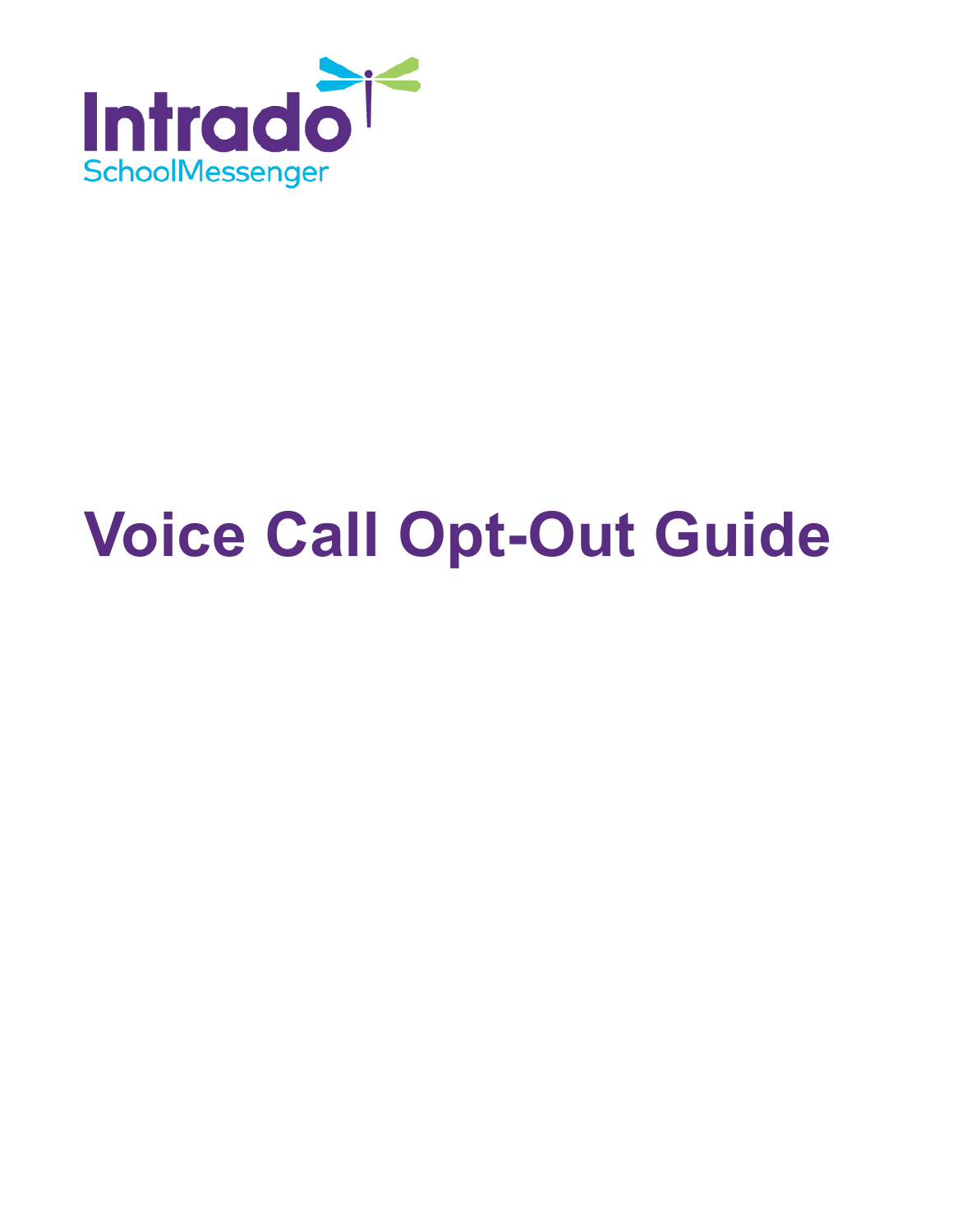

# **Contents**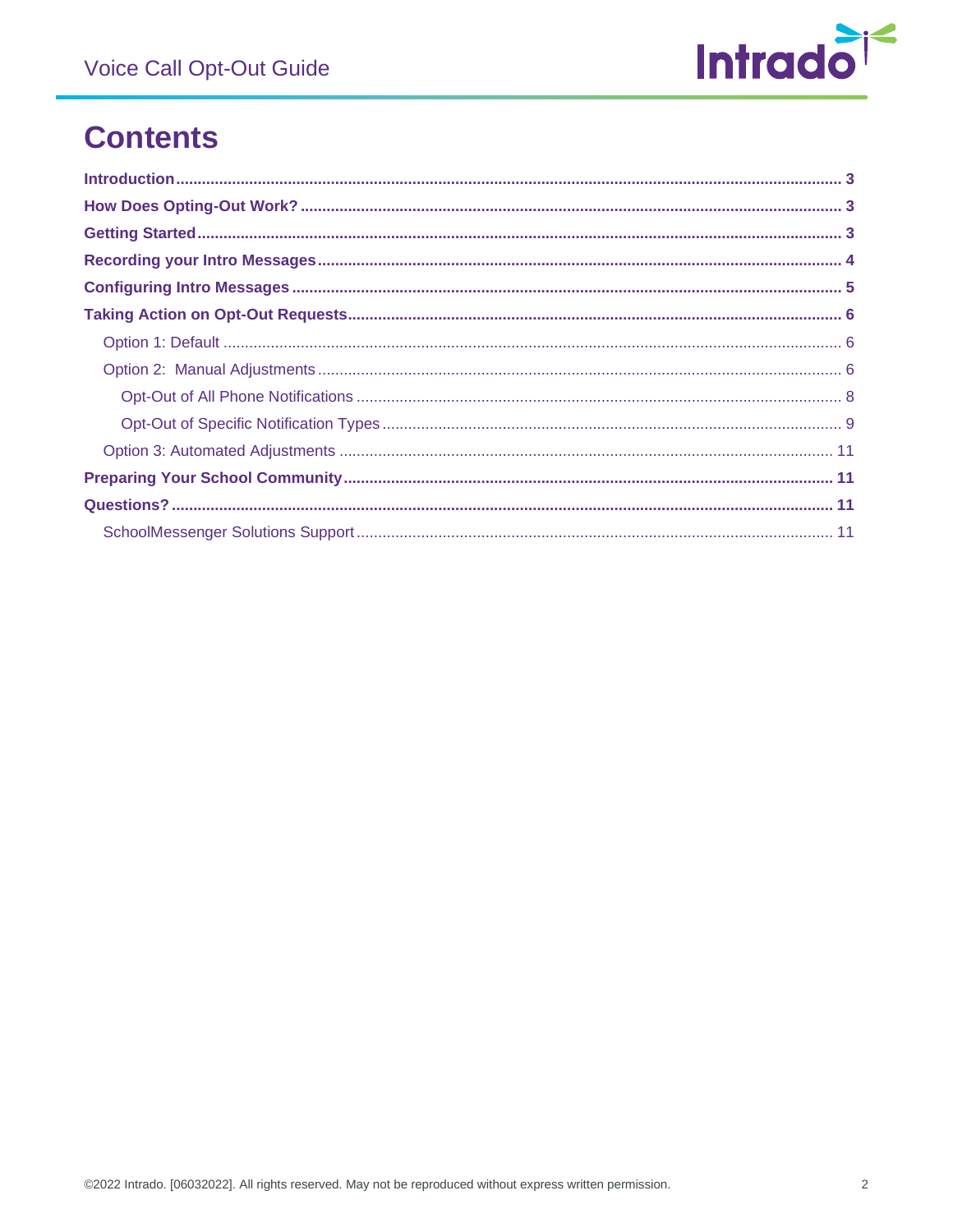

## <span id="page-2-0"></span>**Introduction**

To help you and your organization improve compliance with the FCC's Telephone Consumer Protection Act (TCPA), SchoolMessenger has implemented a simple and friendly way for recipients of the telephone voice messages you send through Communicate to request that they be blocked from receiving future calls.

## <span id="page-2-1"></span>**How Does Opting-Out Work?**

At any time, while listening to a phone message broadcast through SchoolMessenger Communicate, recipients can press **5** on their phone to initiate the opt-out process. After pressing **5**, they will be given three choices:

- To unsubscribe from messages like these, please press **1**.
- To unsubscribe from all non-emergency messages, press **2**.
- To opt-out of all phone notifications, please press **3**.  $\bullet$

Following a recipients' completion of this process, a report of their election is sent to your Communicate account so that, based on your accounts settings, either the account administrator can take action to ensure compliance with their request or the system will automatically unsubscribe the number accordingly.

*Important: Opting-out is done on a phone-by-phone basis and will only initiate a request for the phone number upon which the recipient is currently receiving a message and following these prompts. They must complete the process from every phone for which they wish to opt-out.* 

## <span id="page-2-2"></span>**Getting Started**

The Voice Call Opt-out feature is already active and working on all Communicate accounts and there are three ways you can ask for SchoolMessenger Communicate support staff to configure it to work:

- **Default**: No verbiage in your intro message but if a recipient presses **5**, they will be given the three options for opting out of future voice calls. Account Administrators must run a report and manually adjust settings for the recipient's phone number.
- **Manual Compliance**: Intro message contains verbiage prompting recipients to press **5** to be given the three options for unsubscribing from future voice calls. Account Administrators must run a report and manually adjust the recipients' phone number preferences to unsubscribe them from specific broadcast types or put the number on the accounts block list if the recipient wants to be opted-out of all calls.
- **Automated Compliance**: Intro message contains verbiage prompting recipients to press **5** to be given the three options for unsubscribing from future voice calls. The Communicate system will automatically adjust for the recipient's phone's election to unsubscribe it from specific broadcast types or put it on the block list.

*Note: If you choose to utilize either Option 2 or 3, the first thing you must do to prepare is to put verbiage in your voice broadcast Intro Message which informs call recipients that the options are available to them.*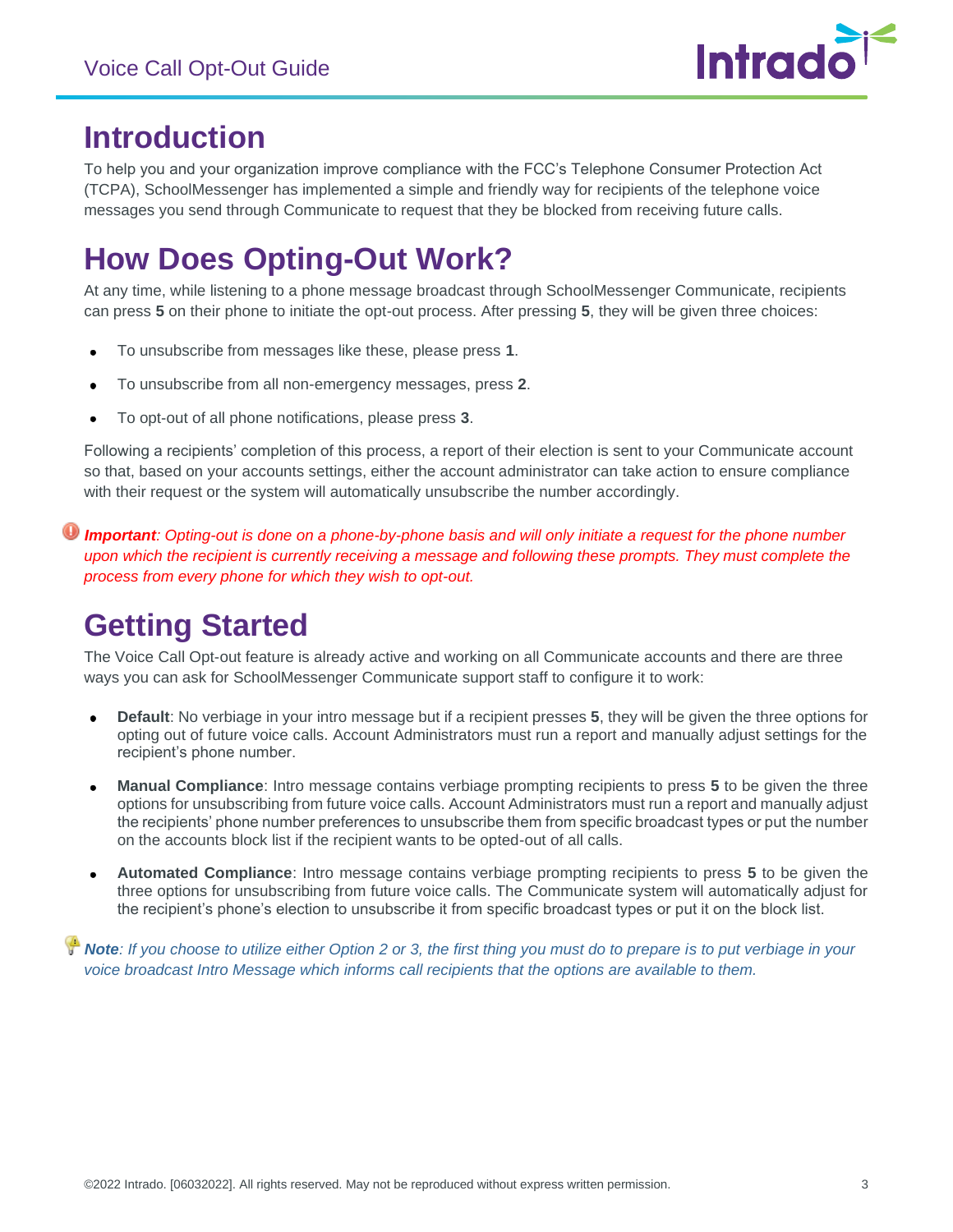

## <span id="page-3-0"></span>**Recording your Intro Messages**

Your first step in this process should be to write a script for the introduction messages for your school(s), which might sound something like this:

This is an important message from Springfield Elementary. Please press 1 to play this message immediately. Press pound to place this call on hold. If you would like to hear options to unsubscribe this phone out of future voice messages from our schools, press 5 at any time during the message.

*Note: If you use multiple languages on your Communicate account and/or have different introductions for various broadcast types, such as emergencies, please have a script and available persons prepared for those as well.* 

While logged in to your Communicate account, click the **Broadcasts** tab, then select the **Messages** sub-tab.

| <b>Dashboard</b> |          | <b>Broadcasts</b> | <b>Reports</b> | <b>System</b> | <b>Admin</b> |           |      |            |                 |                    |                                        |
|------------------|----------|-------------------|----------------|---------------|--------------|-----------|------|------------|-----------------|--------------------|----------------------------------------|
| Lists            | Messages | <b>Broadcasts</b> | Templates      | Posts         | Classroom    | Responses | Tips | <b>SDD</b> |                 |                    |                                        |
| Message Builder  |          |                   |                |               |              |           |      |            |                 |                    |                                        |
| My Messages      |          |                   |                |               |              |           |      |            | Add New Message | Add New Stationery | Subscribe to Msg/Stationery/Newsletter |

Click **Add New Message**.

In **Message Settings**, enter a **Message Name** and **Message Description** and click **Next**.

In the **Message Content** section, click on the drop-down next to the first language you will record and select **Record**.

In the **Voice Recording** section, enter the phone number where you (or the person who will be recording) can be reached in the **Number to Call** box and click **Call Now to Record**.

The phone will begin ringing almost immediately. Answer and follow the prompts to record the intro message script. Remember to press **1** to save your message before hanging up.

On your Communicate account, the screen will change to give you the option to **Play** or **Rerecord** your message.

When you are satisfied with the recording, click the **Done** button. You will be returned to the **Message Editor** screen where you can see a green check next to the message type you selected.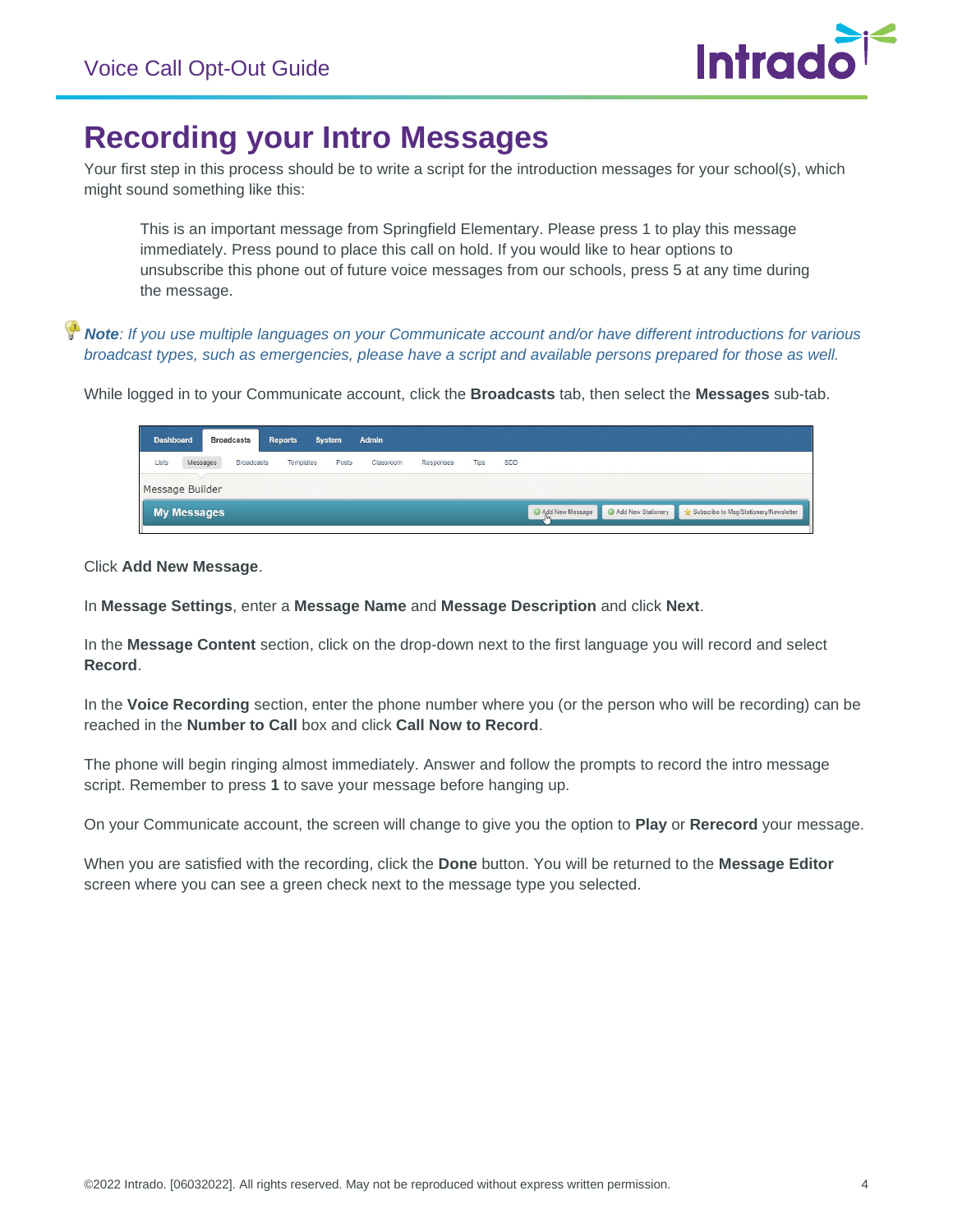

## <span id="page-4-0"></span>**Configuring Intro Messages**

Now that your message has been saved, you will need to configure your Communicate account to use the appropriate Intro Message for each broadcast type.

To configure your introductory messages, click the **Admin** tab and the **Settings** sub-tab.

Under the **Broadcast** column, click **Message Intro**.

| Settings<br>Profiles<br><b>Users</b>                                                                                                               | Imports                                             |                                          |                                                            |
|----------------------------------------------------------------------------------------------------------------------------------------------------|-----------------------------------------------------|------------------------------------------|------------------------------------------------------------|
| Settings                                                                                                                                           |                                                     |                                          |                                                            |
|                                                                                                                                                    |                                                     |                                          |                                                            |
| <b>Options</b>                                                                                                                                     |                                                     |                                          |                                                            |
|                                                                                                                                                    |                                                     |                                          |                                                            |
| System                                                                                                                                             | <b>Broadcast</b>                                    | <b>Destination Labels</b>                | <b>Features</b>                                            |
| Systemwide Alert Message                                                                                                                           | <b>Enable/Disable Repeating Broadcasts</b>          | <b>Phone Labels</b>                      | <b>SchoolMessenger Settings</b>                            |
| <b>Customer Settings</b><br><b>Field Definitions</b>                                                                                               | <b>Broadcast Settings</b><br><b>Broadcast Types</b> | <b>Email Labels</b><br><b>SMS Labels</b> | <b>Teacher Messaging</b><br><b>Subscriber Settings</b>     |
|                                                                                                                                                    |                                                     |                                          | <b>Subscriber Fields</b>                                   |
|                                                                                                                                                    | Message Intro<br>(                                  |                                          | Classroom Message Manager                                  |
|                                                                                                                                                    |                                                     |                                          | <b>Classroom Messaging Template</b>                        |
|                                                                                                                                                    |                                                     |                                          |                                                            |
| <b>Extended Field Definitions</b><br><b>Group Field Definitions</b><br><b>Section Field Definitions</b><br><b>Organization Manager</b><br>Security |                                                     |                                          | <b>Facebook Authorized Pages</b><br><b>Feed Categories</b> |

Use the drop-down menu in your **Default Intro** section to select yourself (or the user's account who recorded the intro message you want to use).

|                       | Message Intro Manager                                                                                                                                                                                                                                                                                                   |                                                                           |                                                      |  |  |  |  |  |
|-----------------------|-------------------------------------------------------------------------------------------------------------------------------------------------------------------------------------------------------------------------------------------------------------------------------------------------------------------------|---------------------------------------------------------------------------|------------------------------------------------------|--|--|--|--|--|
| <b>Intro Settings</b> |                                                                                                                                                                                                                                                                                                                         |                                                                           |                                                      |  |  |  |  |  |
|                       | <b>Important Information</b><br>These intro messages will play before all phone messages. The best intro messages contain a brief greeting and instructs the user to press "1" to hear the message. You should also let<br>recipients know that they can press pound to place the call on hold.<br><b>DEFAULT INTRO</b> |                                                                           |                                                      |  |  |  |  |  |
|                       |                                                                                                                                                                                                                                                                                                                         | General C Charlie Danner                                                  | ▼ English - System General Intro ▼ ▶ Preview         |  |  |  |  |  |
|                       |                                                                                                                                                                                                                                                                                                                         | Emergency C Charlie Danner                                                | ► English - System Emergency Intro<br><b>Preview</b> |  |  |  |  |  |
| <b>SPANISH INTRO</b>  |                                                                                                                                                                                                                                                                                                                         |                                                                           |                                                      |  |  |  |  |  |
|                       | General O                                                                                                                                                                                                                                                                                                               | Select Messages From User (Optional) v More message steps (Copy)          | v<br><b>Preview</b>                                  |  |  |  |  |  |
|                       | Emergency <sup>O</sup>                                                                                                                                                                                                                                                                                                  | Select Messages From User (Optional) ▶ Spanish - System Emergency Intro ▶ | <b>Preview</b>                                       |  |  |  |  |  |

To the right of that, use the drop-down menu to select the appropriate message. We recommend using the **Preview** button to listen to each selected message to make sure it is the correct message.

Configure all the languages you have intros for.

Click **Done** when you have finished your configuration.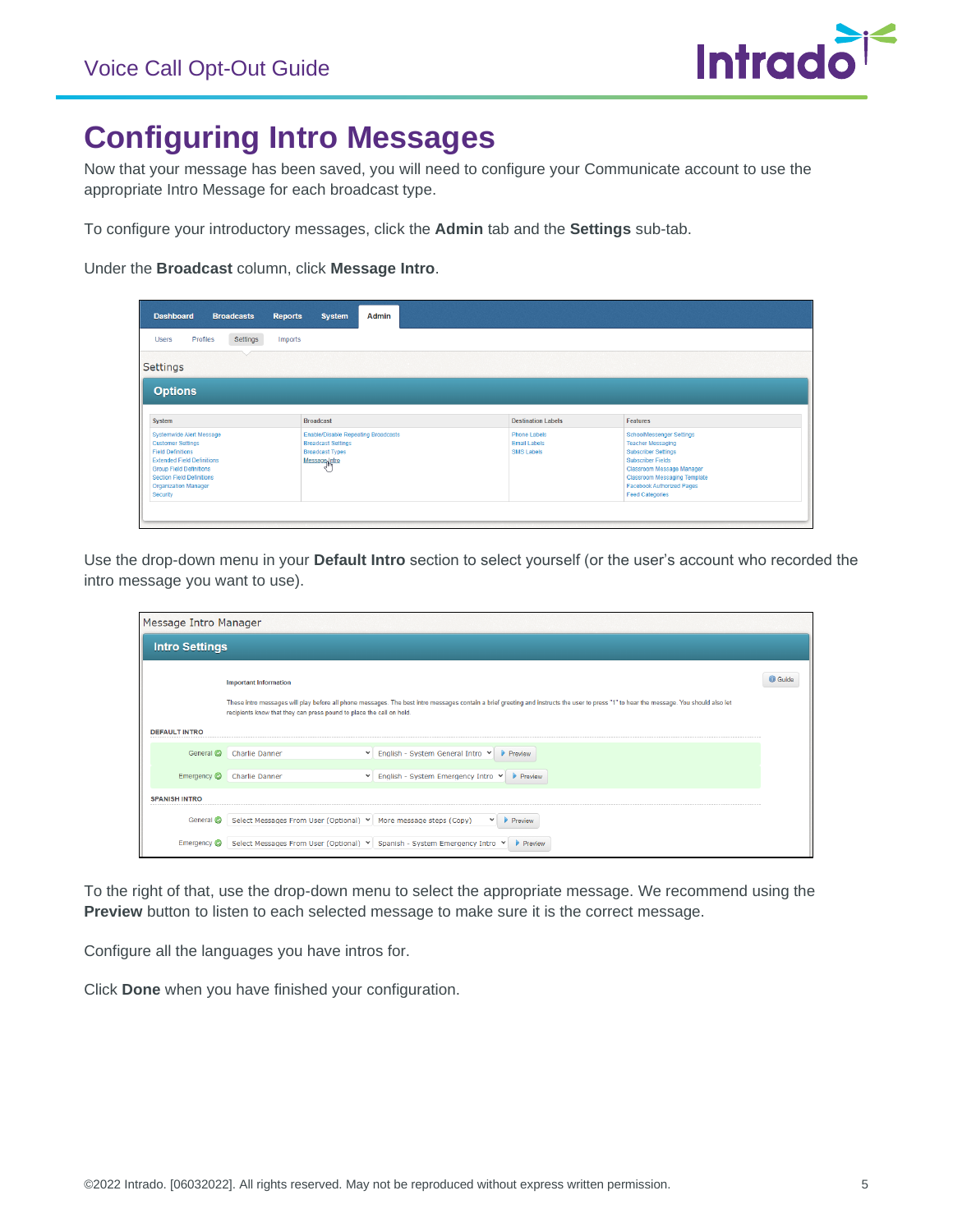

## <span id="page-5-0"></span>**Taking Action on Opt-Out Requests**

Recording and configuring the Intro Message is just the first step in the Voice Call Opt-Out process. When recipients of your messages *do* elect to opt-out of receiving further messages, there are distinct options for how your account will handle those requests.

### <span id="page-5-1"></span>**Option 1: Default**

If your organization chooses Option 1, saying nothing about the opt-out options during your accounts intro message, recipients could still possibly press **5** during a phone broadcast message to access the opt-out options. You can still view the reports and take the actions described below for Option 2**,** if you choose.

## <span id="page-5-2"></span>**Option 2: Manual Adjustments**

Having your account set for Option 2 leaves it up to someone *at* your organization to review requests and take specific action to ensure compliance with their wishes.

With this option, a report must be generated, and the numbers requesting to either unsubscribe or opt-out completely must be manually adjusted within your Communicate account.

This method is suitable for organizations wishing to double-check and/or confirm recipient elections to insure against accidental or malicious opt-outs but does require the most effort to maintain.

Click the **Reports** tab.

| <b>Dashboard</b><br><b>Broadcasts</b><br><b>Reports</b>                                                                                                                              | <b>Admin</b><br><b>System</b>                                                                         |                                                                                                                                                                                                                                    |  |  |  |  |  |  |  |
|--------------------------------------------------------------------------------------------------------------------------------------------------------------------------------------|-------------------------------------------------------------------------------------------------------|------------------------------------------------------------------------------------------------------------------------------------------------------------------------------------------------------------------------------------|--|--|--|--|--|--|--|
| Reports<br><b>Usage Stats</b><br><b>Call Distribution</b>                                                                                                                            |                                                                                                       |                                                                                                                                                                                                                                    |  |  |  |  |  |  |  |
| <b>Report Builder</b>                                                                                                                                                                |                                                                                                       |                                                                                                                                                                                                                                    |  |  |  |  |  |  |  |
| Select a Template o                                                                                                                                                                  |                                                                                                       |                                                                                                                                                                                                                                    |  |  |  |  |  |  |  |
| <b>Broadcasts and Date Range</b>                                                                                                                                                     | Individual                                                                                            | Other                                                                                                                                                                                                                              |  |  |  |  |  |  |  |
| <b>Broadcast Summary</b><br>Phone Log<br><b>Email Log</b><br><b>SMS Log</b><br>Device Log<br>Social Media Log<br><b>Classroom Messaging Summary</b><br><b>Hosted Attachments Log</b> | <b>Contact History</b><br><b>Classroom Contact History</b><br><b>SchoolMessenger Adoption History</b> | <b>Systemwide Report Archive</b><br><b>Contact and Preference Changes</b><br><b>Contact Information Changes (deprecated)</b><br>Phone <sub>r</sub> Opt-Out<br>SMS S_Jus<br>SchoolMessenger Adoption<br><b>Phone Consent Status</b> |  |  |  |  |  |  |  |
|                                                                                                                                                                                      |                                                                                                       |                                                                                                                                                                                                                                    |  |  |  |  |  |  |  |

Under the **Reports** subtab, look under the **Other** column and click **Phone Opt-Out**.

Select a date range. The range should reflect the period of time since you last took action on an Opt-Out report.

If you wish your Opt-Out report to reflect only contacts associated with certain schools, use the check boxes under **School** to select all those which apply. If any contact is not specifically associated with a school, checking any boxes will eliminate them from the results.

You can use the **Sort By** drop-downs to create a sort order for viewing the report if desired. This can be altered on-the-fly from within the report as well.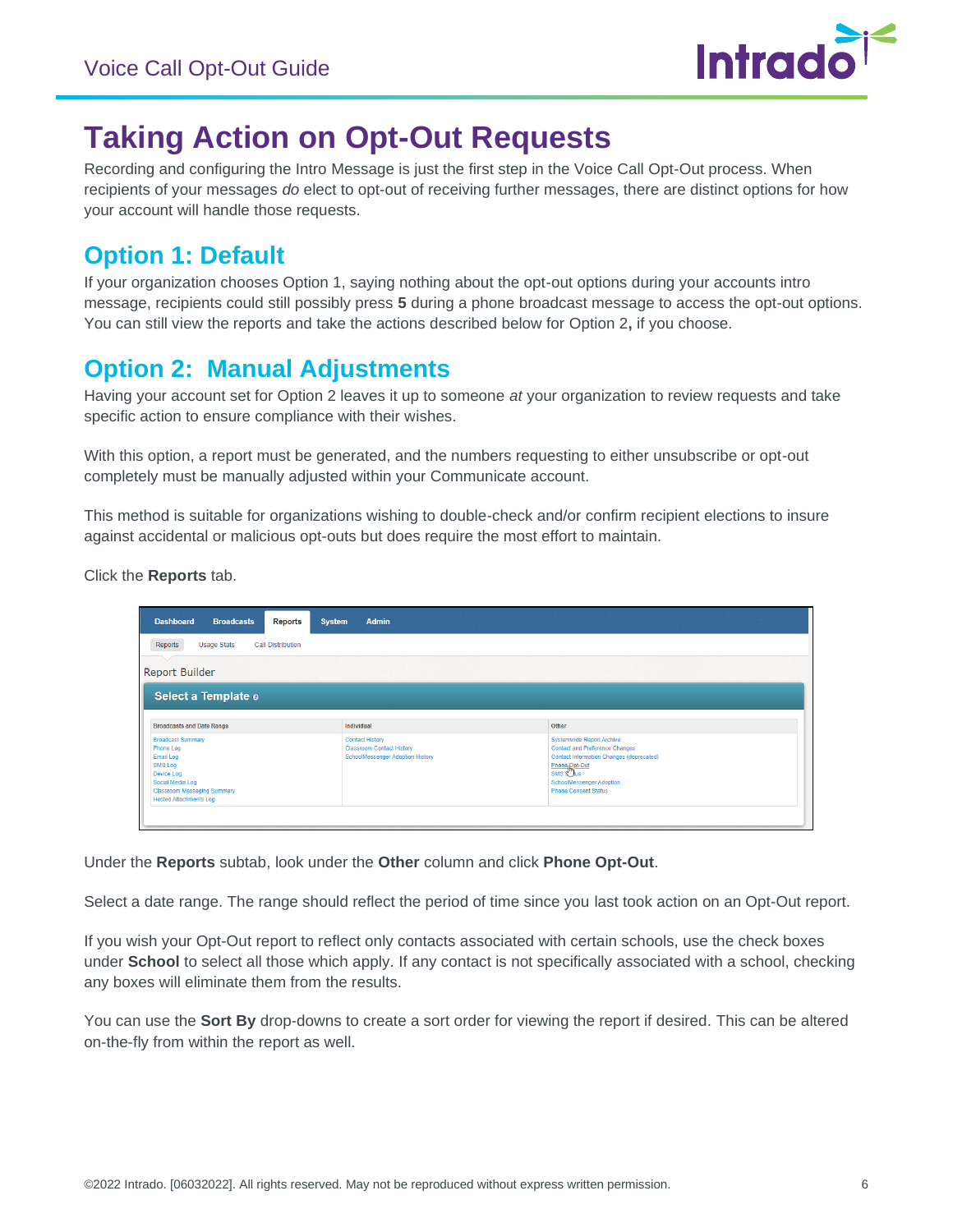

| Phone Opt-Out                              |                                                                                                                                                                                                                                               |  |  |  |  |  |
|--------------------------------------------|-----------------------------------------------------------------------------------------------------------------------------------------------------------------------------------------------------------------------------------------------|--|--|--|--|--|
| <b>Options</b>                             |                                                                                                                                                                                                                                               |  |  |  |  |  |
| Date Option <b>O</b>                       | Month to Date<br><b>R</b> Check All<br><b>B</b> Uncheck All                                                                                                                                                                                   |  |  |  |  |  |
|                                            | School & Restrict to the following:<br>Alameda Elementary School<br>Albany Elementary School<br>Anaheim Elementary School<br>Anderson Elementary School<br>Arroyo Grande Elementary School<br>Arvin Elementary School<br>Auburn Middle School |  |  |  |  |  |
| Sort By <b>O</b>                           | Last Name<br>-- Not Selected --<br>-- Not Selected --                                                                                                                                                                                         |  |  |  |  |  |
| <b><sup>⊘</sup> View<sub></sub> Report</b> | Save/Schedule<br>X Cancel                                                                                                                                                                                                                     |  |  |  |  |  |

Click **View Report** to see the report.

| <b>B</b> Refresh<br>† Back<br>Save/Schedule<br>$\odot$                                                            |  |  |  |  |  |  |  |
|-------------------------------------------------------------------------------------------------------------------|--|--|--|--|--|--|--|
| <b>Display Options</b>                                                                                            |  |  |  |  |  |  |  |
| Sort By: Last Name<br>-- Not Selected -- $\vee$   -- Not Selected -- $\vee$<br>$\checkmark$<br>Output Format: CSV |  |  |  |  |  |  |  |
|                                                                                                                   |  |  |  |  |  |  |  |
| <b>Search Results</b>                                                                                             |  |  |  |  |  |  |  |

If you would like to run the report in the future, click **Save/Schedule**.

To download the report, click the **CSV** link.

Under **Search Results** you will see a list of all Opt-Out requests.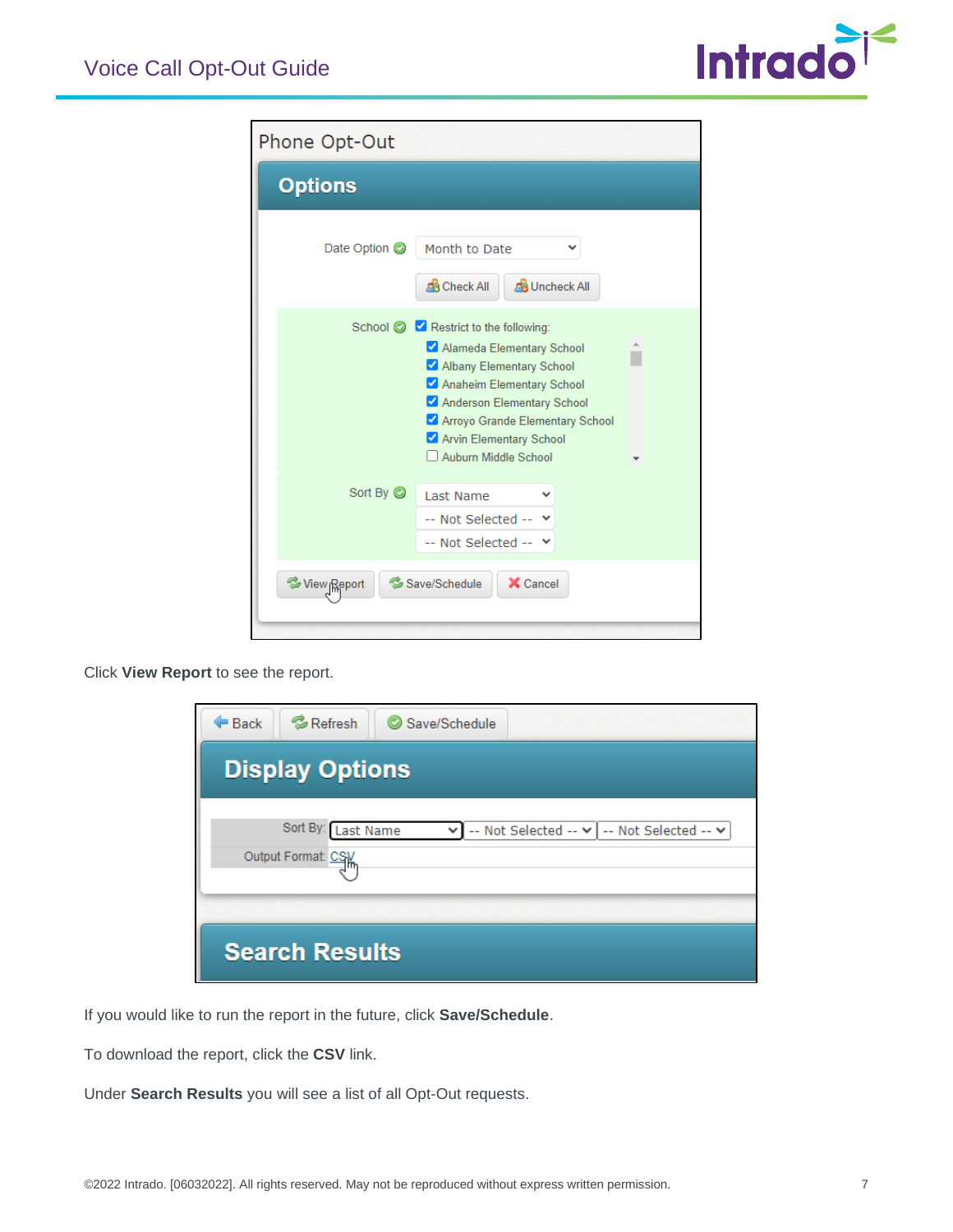

#### <span id="page-7-0"></span>**Opt-Out of All Phone Notifications**

The most common and easiest types of requests are those asking to be opted out of all future voice calls. When the Phone Opt-Out report shows **Block requested by recipient**, this means the recipient pressed **3** and wishes not to receive any other phone notifications to the number shown in the report.

The options to add numbers to your account's **Block List** are found in the **System** tab under the **Blocked Lists** sub-tab.

| <b>Dashboard</b>                               | <b>Broadcasts</b>                | <b>Reports</b> | <b>System</b>               | <b>Admin</b> |          |                      |                 |
|------------------------------------------------|----------------------------------|----------------|-----------------------------|--------------|----------|----------------------|-----------------|
| <b>Active Broadcasts</b>                       | <b>Completed Broadcasts</b>      |                | <b>Repeating Broadcasts</b> |              | Contacts | <b>Blocked Lists</b> | <b>Monitors</b> |
| <b>Blocked Lists</b>                           |                                  |                |                             |              |          |                      |                 |
|                                                | <b>Blocked Destination Types</b> |                |                             |              |          |                      |                 |
| Phone Calls / Text Messages<br>Email Addresses |                                  |                |                             |              |          |                      |                 |

Click **Phone Calls / Text Messages**.

Select **Block Calls Only** as this is only a request to block voice calls, and SMS and Email blocks have their own methods of requesting to opt-out.

Add the 10-digit phone number in the **Phone** field.

Enter a **Reason** for why the number is being blocked.

| Systemwide Blocked Phone Numbers |                            |  |  |  |  |  |  |
|----------------------------------|----------------------------|--|--|--|--|--|--|
| <b>Add Phone Number</b>          |                            |  |  |  |  |  |  |
|                                  |                            |  |  |  |  |  |  |
| Block Type <b>O</b>              | <b>Block Calls only</b>    |  |  |  |  |  |  |
| Phone $\odot$                    | 8887427702                 |  |  |  |  |  |  |
|                                  | Reason O   Opt-Out Request |  |  |  |  |  |  |
| Add                              |                            |  |  |  |  |  |  |

Click **Add**.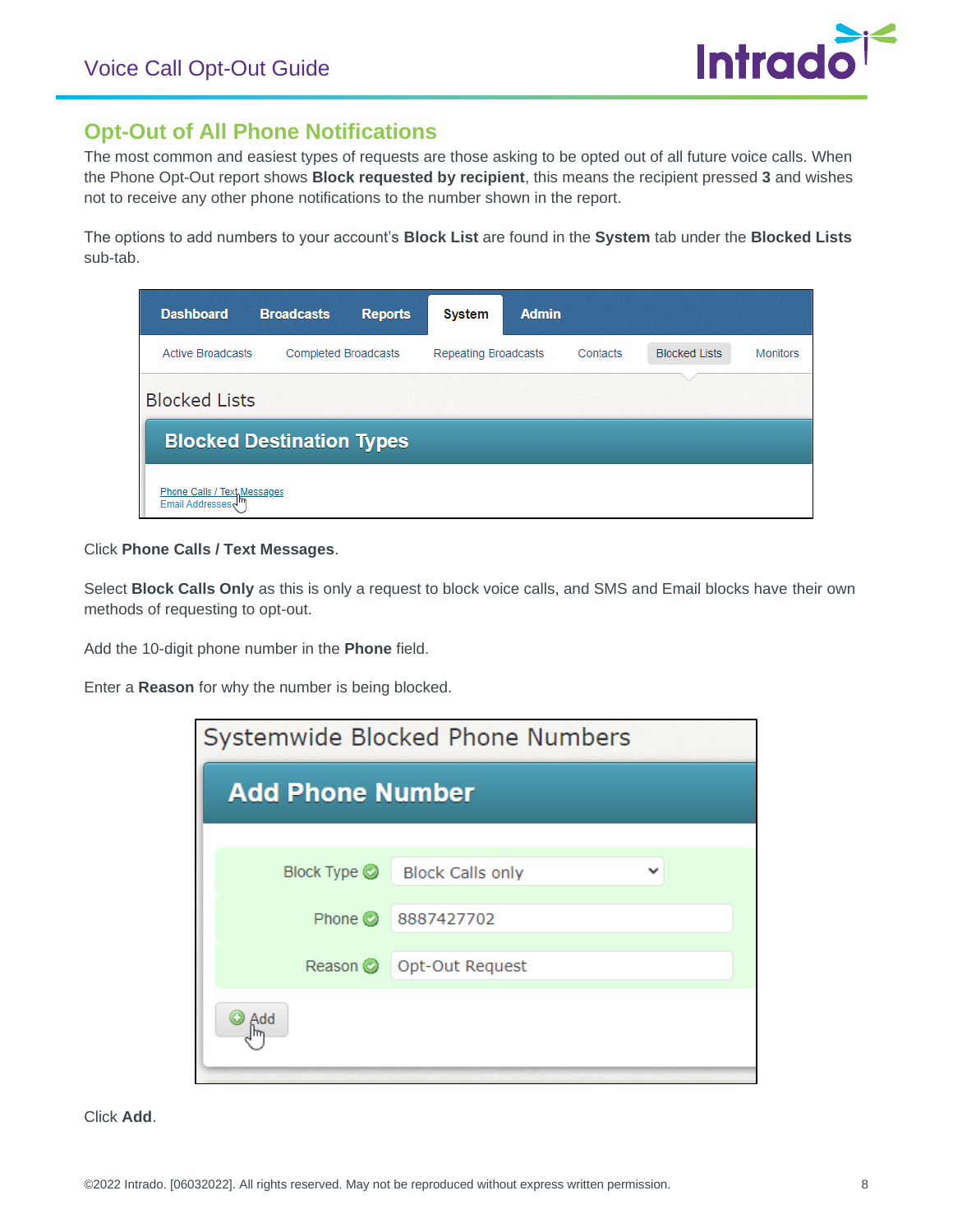

The number and information will be added to the **Blocked Phones** list.

| <b>Blocked Phones o</b>                                                                                                                                                    |                                                                                                       |  |  |                                      |               |  |  |  |  |
|----------------------------------------------------------------------------------------------------------------------------------------------------------------------------|-------------------------------------------------------------------------------------------------------|--|--|--------------------------------------|---------------|--|--|--|--|
| □ Display Contacts CSV Download<br>Search<br>Search phone numbers or block reasons<br>Sort By<br><b>Blocked Date</b><br>$\vee$ - None -<br>$\vee$ - None -<br>$\checkmark$ |                                                                                                       |  |  |                                      |               |  |  |  |  |
|                                                                                                                                                                            |                                                                                                       |  |  | Showing 1-3 of 3 records on 1 pages. | Page $1 \vee$ |  |  |  |  |
| <b>Phone Number</b>                                                                                                                                                        | <b>Actions</b><br><b>Reason for Blocking</b><br><b>Blocked on</b><br><b>Type</b><br><b>Blocked by</b> |  |  |                                      |               |  |  |  |  |
| (888) 742-7702                                                                                                                                                             | <b>Phone Calls</b><br>Opt-Out Request<br>Cdanner<br>2022-06-03 10:31:57<br>X Delete                   |  |  |                                      |               |  |  |  |  |

 $\bigoplus$  **Note**: Not all user accounts will have access to adding numbers to the Blocked List. Contact your system *administrator concerning access to this feature. Numbers which have been added to the SchoolMessenger Communicate Blocked List can be removed at any time, should the recipient change their mind or if a mistake is identified.*

#### <span id="page-8-0"></span>**Opt-Out of Specific Notification Types**

When recipients unsubscribe from specific broadcast types or send a request to unsubscribe from **All but Emergency Priority** calls, you will make adjustments to that recipient's preferences in their Contact Details.

Click the **System tab** and then the **Contacts sub-tab.** 

Select **Search for Person** as your Search Option

Enter a name, phone number, email address or unique ID for the contact you are looking for.

| <b>Contact Database</b>         |                                                |  |  |  |  |  |  |
|---------------------------------|------------------------------------------------|--|--|--|--|--|--|
| <b>Search Options</b>           |                                                |  |  |  |  |  |  |
| Search Options                  | Search by Rules<br>Search for Person           |  |  |  |  |  |  |
|                                 | <b>Show All Contacts</b><br>Search by Sections |  |  |  |  |  |  |
| Search<br><b>尚 Search</b><br>lm | Alison                                         |  |  |  |  |  |  |

Click **Search**.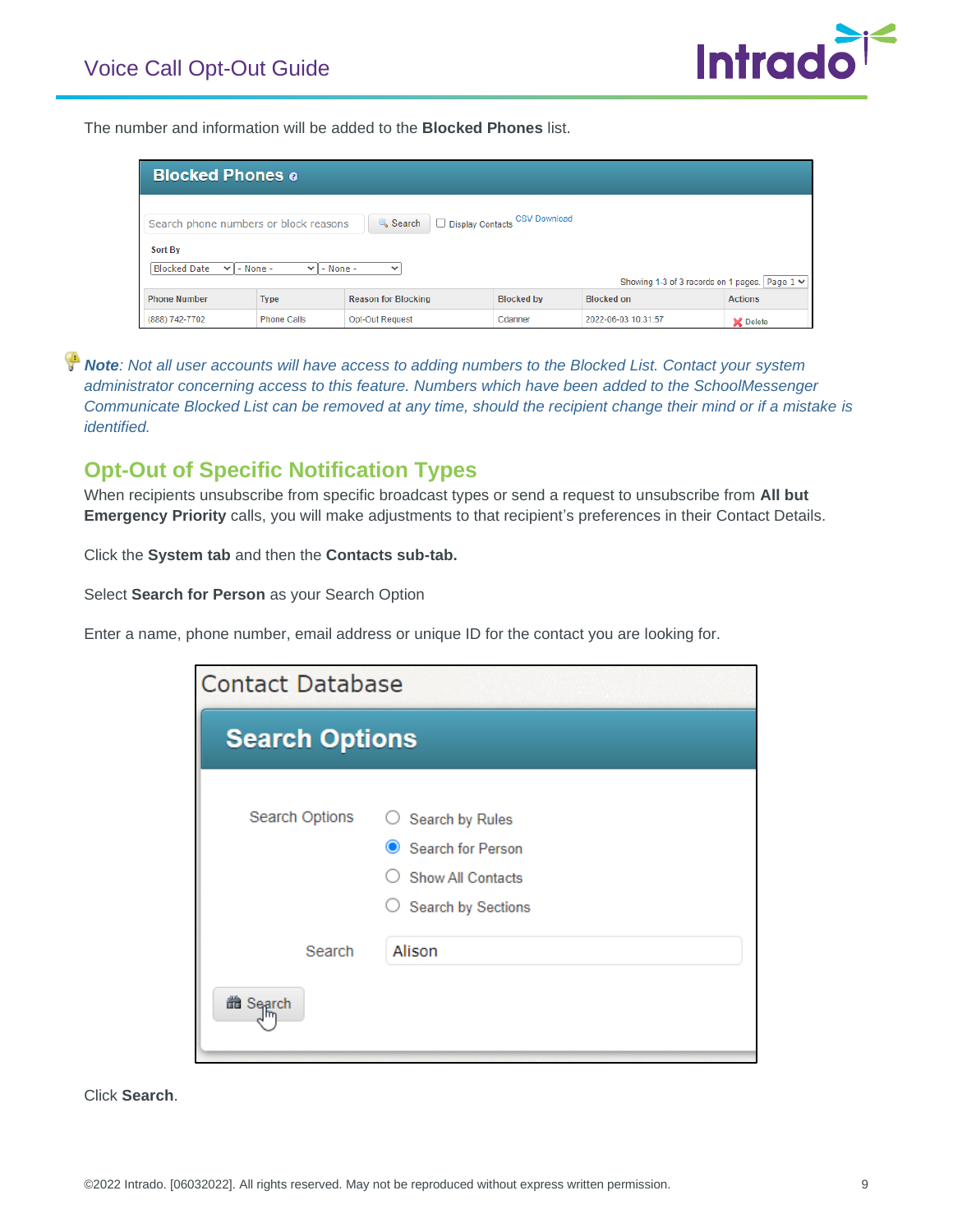

| <b>Search Results</b>                     |                   |                                                 |                                       |                                 |  |  |  |  |
|-------------------------------------------|-------------------|-------------------------------------------------|---------------------------------------|---------------------------------|--|--|--|--|
| Sort By<br>► First Name<br>Last Name      | $\vee$   - None - | Showing 1-26 of 26 records on 1 pages. Page 1 → |                                       |                                 |  |  |  |  |
| <b>Unique ID</b>                          | <b>First Name</b> | <b>Last Name</b>                                | <b>Destinations</b>                   | <b>School</b>                   |  |  |  |  |
| Alison<br>A<br>stu1053571<br>$\mathbb{F}$ |                   | 2 phones, 1 email, 1 sms                        | <b>Indian Wells Elementary School</b> |                                 |  |  |  |  |
| Q stu1079384                              | <b>Bishop</b>     | Alison                                          | 1 phone, 1 email, 0 sms               | Half Moon Bay Elementary School |  |  |  |  |

Click the  $\mathbb{Q}$  to view that contact's details.

Click **Edit** at the top or bottom of this screen.

| <b>Contact</b>                  |                                        |     |                             |  |                |              |                      |                      |                      |                      |                                                             |
|---------------------------------|----------------------------------------|-----|-----------------------------|--|----------------|--------------|----------------------|----------------------|----------------------|----------------------|-------------------------------------------------------------|
| $\mathcal S$ ave<br>X Cancel    |                                        |     |                             |  |                |              |                      |                      |                      |                      |                                                             |
|                                 | ID#: stu1053571                        |     |                             |  |                |              |                      |                      |                      |                      |                                                             |
|                                 | Name: Alison A                         |     |                             |  |                |              |                      |                      |                      |                      |                                                             |
| Language Spanish<br>Preference: |                                        |     |                             |  |                |              |                      |                      |                      |                      |                                                             |
| Second Phone:                   |                                        |     |                             |  |                |              |                      |                      |                      |                      |                                                             |
| Second Email:                   |                                        |     |                             |  |                |              |                      |                      |                      |                      |                                                             |
| Third Phone:                    |                                        |     |                             |  |                |              |                      |                      |                      |                      |                                                             |
| date:                           |                                        |     |                             |  |                |              |                      |                      |                      |                      |                                                             |
| baloney:                        |                                        |     |                             |  |                |              |                      |                      |                      |                      |                                                             |
| nine:                           |                                        |     |                             |  |                |              |                      |                      |                      |                      |                                                             |
| 10:                             |                                        |     |                             |  |                |              |                      |                      |                      |                      |                                                             |
|                                 | School: Indian Wells Elementary School |     |                             |  |                |              |                      |                      |                      |                      |                                                             |
| Address:                        |                                        |     |                             |  |                |              |                      |                      |                      |                      |                                                             |
| <b>Contact Details: Phone</b>   |                                        |     |                             |  |                |              |                      |                      |                      |                      |                                                             |
|                                 | Contact Type                           |     | <b>Override Destination</b> |  | Consent        |              |                      |                      |                      |                      | Emergency Attendance dtest2 General Test for Granular Unsub |
|                                 | Phone 1                                | ✓   | (888) 742-7702              |  | Yes            | $\checkmark$ | $\blacktriangledown$ | $\blacktriangledown$ | $\blacktriangledown$ | $\blacktriangledown$ | $\blacktriangledown$                                        |
|                                 | Phone 2                                | К   | $(555) 742 - 7702$          |  | Yes            | $\checkmark$ | $\blacktriangledown$ | ✓                    | ✔                    | $\blacktriangledown$ | ✓                                                           |
|                                 | Phone 3                                | 742 |                             |  | Pending $\vee$ |              | $\blacktriangledown$ | ✓                    | ✓                    | ✓                    | ✓                                                           |
|                                 | Phone 4                                | □   |                             |  | Pending $\vee$ |              | $\blacktriangledown$ | П                    | $\Box$               | 0                    | L                                                           |
|                                 | Phone 5                                |     |                             |  | Pending $\vee$ |              | $\blacktriangledown$ | г                    |                      |                      |                                                             |
|                                 | Email                                  |     |                             |  |                |              |                      |                      |                      |                      |                                                             |

Uncheck any phone numbers that the user has opted out of.

When you have finished making your changes, click **Save**.

⊕ *Important: If your account is configured for the Guardian Data Model, you will also want to look at the Guardians section and click the View icon in the Actions column to locate the phone number.*